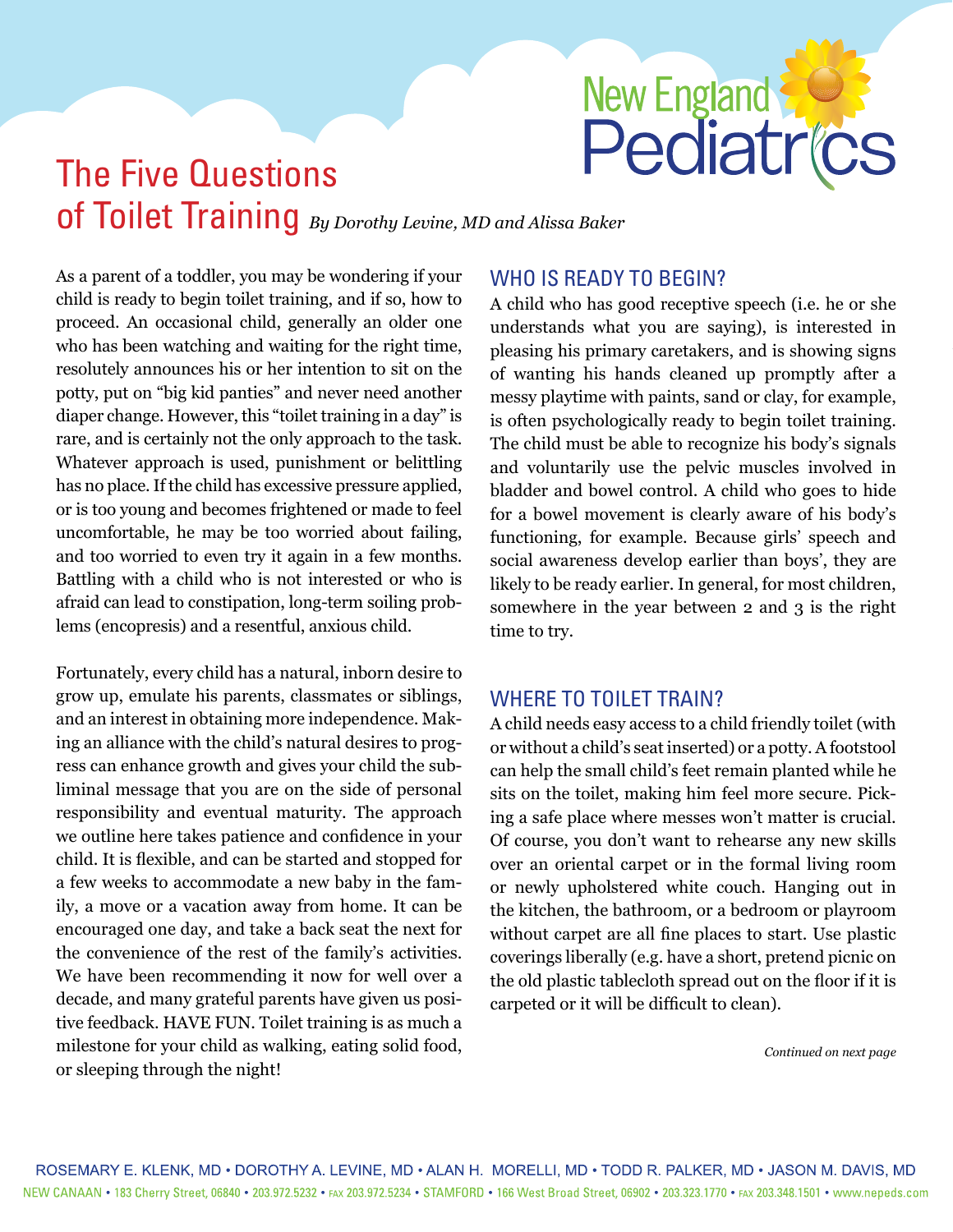#### <span id="page-1-0"></span>WHEN TO TRY?

The season has little to do with toilet training readiness. Since clean toilets are less common in the backyard or at the beach, contrary to popular folklore, summer at the beach is actually a more difficult time to try. Of course, if a child has to take off multiple layers of clothing to reach his birthday suit, training is unlikely to succeed. But in most of our houses, children can run around with one layer of loose clothing comfortably all year, so snow outside is not an issue.

#### HOW TO BEGIN?

First encourage your child to tell or show you when he is wet or needs a diaper change. Suggest that sitting in a "dirty diaper" is unpleasant and not necessary to do for long. Leave a pile of clean diapers within his reach for him to bring to you when he needs to be changed. At this stage, the expressive language skills do not have to be well developed (i.e., he does not have to say much). If he does well identifying when he has had a bowel movement and needs changing, it is appropriate to try the next step. The goal at this stage is to give your child a sense of knowing where and when it is socially acceptable to release his bowel and bladder contents and when it is not, and help him exert some control over the process. Whether the urine or feces is deposited in a diaper or a potty is of no real importance.

Begin by taking the diaper off for 30 minutes at a time when you think that the child will actually likely stay dry and NOT have to go. A good time would be just AFTER he's urinated or had a bowel movement. Once you have taken the diaper off and cleaned him up, tell him that you are going to wait a little while to put the diaper on and let him run around like that. He can be wearing some loose fitting sweat pants, pajamas, or shorts when the diaper is off. Since this method of toilet training requires that the young child can tell whether he is in or out of the diaper at any given time, tight fitting underpants or pull-ups are confusing and should not be used.

Explain that if he needs to "go pee", he should come and get you so you can either help him use the potty or you can put a diaper back on him immediately. At the end of the 30 minutes of staying dry without a diaper, if he has not asked for one, congratulate him on an excellent job staying dry, and put the diaper back on. Explain that you are quite sure there will be urine there ready to come out soon. If he would like to tell you when he urinates, you can try again at that time out of the diaper, or offer to play the game again the next day. Over time, you can build up to two hours out of the diaper. Since accidents will happen occasionally, remember to practice where a mess will be "no big deal." If the child fails to ask for a diaper or use the potty at the correct time, which should automatically be the end of the game for the day, without punishment. If things go well, the two hour stretch can repeated several times a day, so that ultimately the child is out of diapers more than in. Of course if the child chooses the potty correctly most times, you can soon offer to leave him out of the diaper for another two hours as a reward for success.

*[continued on next page](#page-2-0)*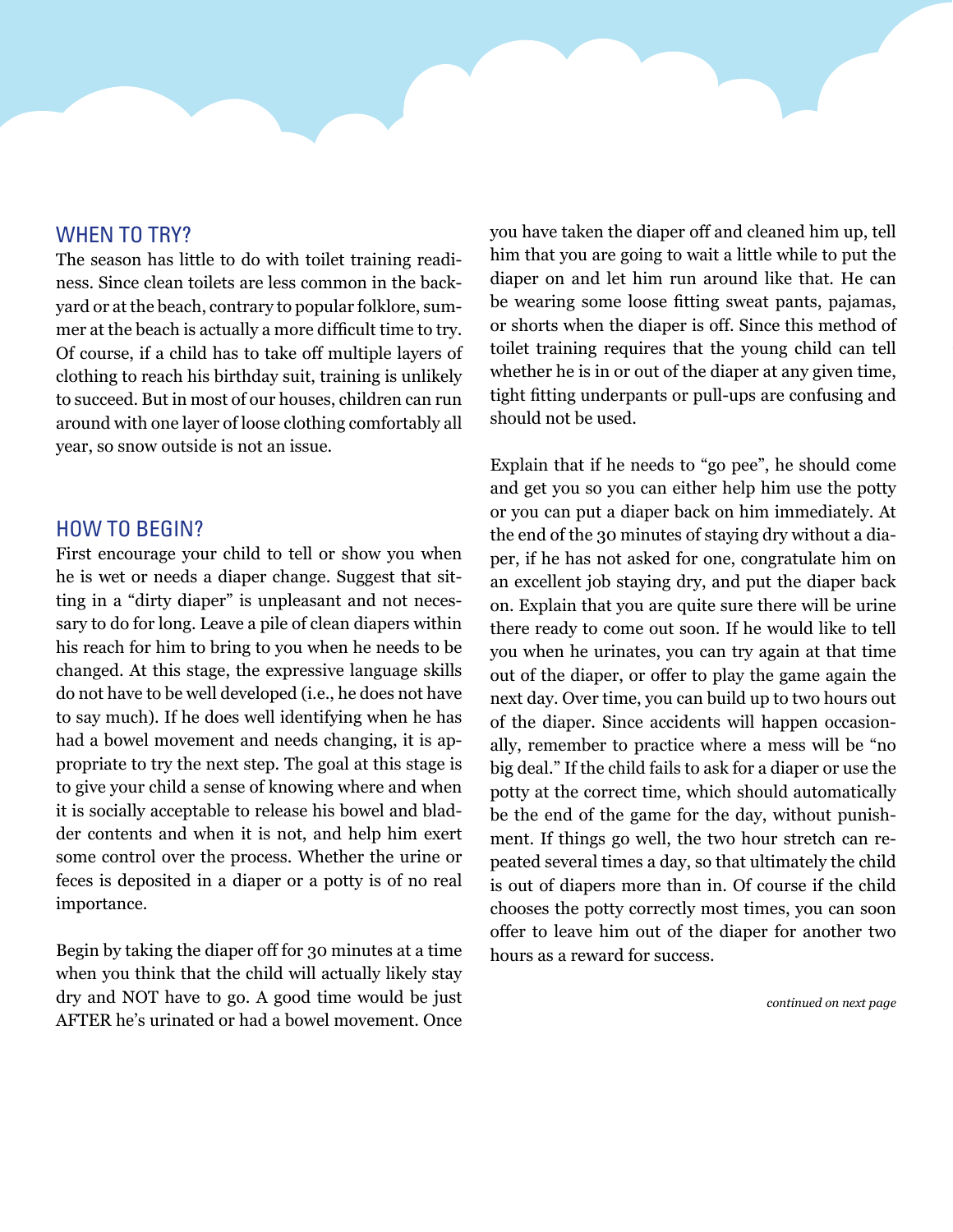## <span id="page-2-0"></span>Most common errors

#### **TRYING FOR TOO LONG A PERIOD**

If there are repeated accidents a few days running, either shorten the time periods out of a diaper to reinforce successful dry periods or stop the attempts and try again 2 months later.

#### FORCING THE CHILD TO CHOOSE THE TOILET

Do not pressure him to choose the toilet; asking for a diaper when he feels he needs it is a perfectly acceptable alternative early in the training stage, as asking for it at the appropriate time indicates your child has the ability to know that "something is coming".

#### ADDING BRIBERY, OR EVEN WORSE, **PUNISHMENT**

With this method, the reward for success is being able to spend more time out of a diaper. The only consequence for failure to succeed is being left in a diaper for longer. Thus, we correctly align interests, and are not using chocolate to bribe a child out of diapers, which can backfire.

#### WHY BOTHER?

Why work so hard? Why not wait until the child does it himself? There is no benefit to forcing a child who is not ready, but there is absolutely no benefit to holding back a child who is ready, either. Many parents object to the expense of an unnecessary year of diapers and to having to carry them everywhere. Many preschool programs will not accept 3 year olds in diapers. And if you feel that just waiting until the child asks, that is an acceptable option. Diaper rashes and chafed skin from contact with stool or urine are unpleasant, as are the potential urinary tract infections in girls who sit in stool. Of course pressure from grandparents and friends factor in to the decision, as does the desire to have the child accompany the parent into a swimming pool hygienically, as many community pools exclude children in diapers in all but the baby pool. But the best reason to begin is the desire to allow and encourage your child to mature at the appropriate time. The message that there is a wonderful and exciting world out there that is his to enjoy as he is ready is a powerful one that will echo through many stages of his childhood.

*[continued on next page](#page-3-0)*